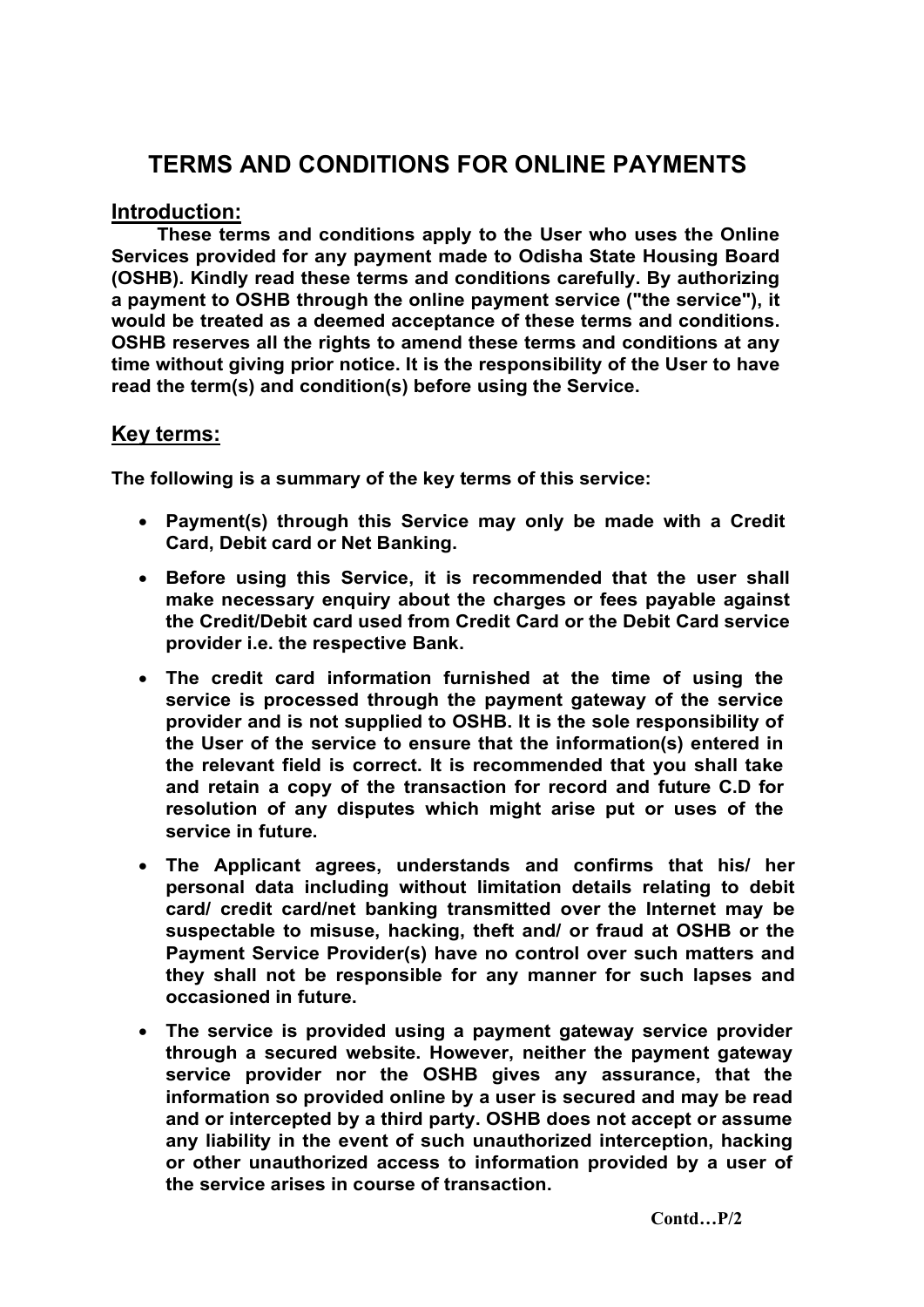- OSHB and/or the Payment Service Providers shall not be liable for any inaccuracy, error or delay in or omission of (a) any data, information or message, or (b) the transmission or delivery of any such data, information or message; or (c) any loss or damage arising from or occasioned by any such inaccuracy, error, delay or omission, non-performance or interruption in any such data, information or message. Under no circumstances shall the OSHB and/or the Payment Service Providers, its employees, directors, and its third party agents involved in processing, delivering or managing the Services, be liable for any direct, indirect, incidental, special or consequential damages, or any damages whatsoever, including punitive or exemplary arising out of or in any way connected with the provision of or any inadequacy or deficiency in the provision of the Services or resulting from unauthorized access or alteration of transmissions of data or arising from suspension or termination of the Service.
- The Applicant agrees that OSHB or any of its employees will not be held liable for the Applicant of any loss or damages arising from your such use, or reliance upon the information contained on the Website, or any failure to comply with these Term(s) and Condition(s) where such failure is due to circumstance beyond OSHB's reasonable control.

# Debit/Credit Card, Bank Account Details:

- The Applicant agrees that the debit/credit card details provided by him/ her for use of the aforesaid Service(s) must be correct and accurate and that the Applicant shall not use a Debit/ credit card, that is not lawfully owned by him/ her or the use of which is not authorized by the lawful owner thereof. The Applicant further agrees and undertakes to Provide correct and valid debit/credit card details.
- The Applicant may pay his/ her application/initial fees to OSHB by using a debit/credit card or through online banking account. The Applicant warrants, agrees and confirms that when he/ she initiates a payment transaction and/or issues an online payment instruction and provides his/ her card / bank details:

Contd…P/3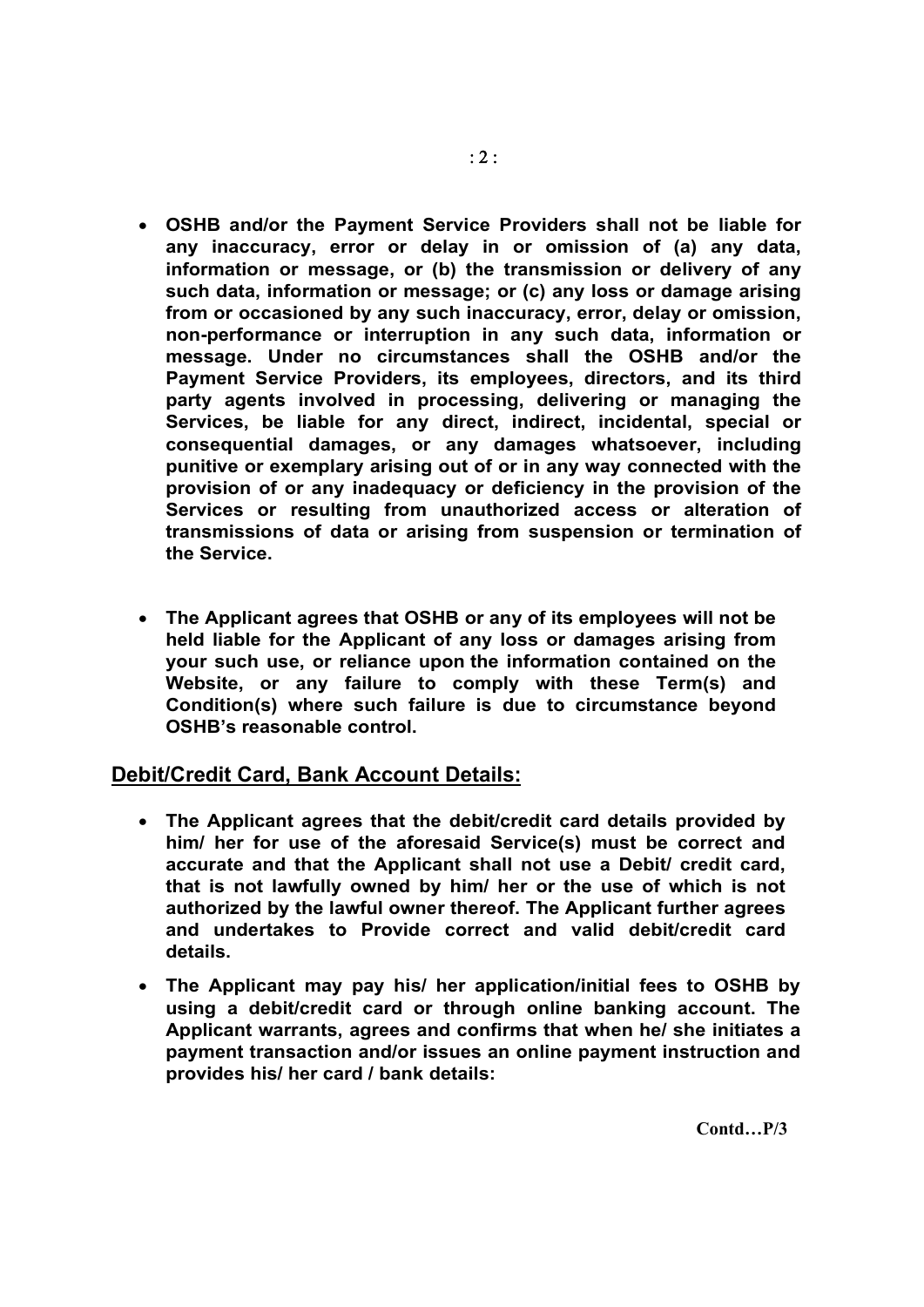- $\circ$  The Applicant is fully and lawfully entitled to use such credit / debit card, bank account for such transactions;
- $\circ$  The Applicant is responsible to ensure that the card/ bank account details provided by him/ her are accurate;
- $\circ$  The Applicant authorizes debit of the nominated card/ bank account for the Payment of fees selected by such Applicant along with the applicableFees.
- $\circ$  The Applicant is responsible to ensure that sufficient credit is available on the nominated card/ bank account at the time of making the payment to permit the Payment of the dues payable or fees dues selected by the Applicant inclusive of the applicable Fee.

#### No warranty:

No warranty, representation or guarantee, express or implied, is given by the OSHB in respect of the operation of the above mentioned service.

#### Disclaimer and Limitation of liability:

OSHB does not accept liability for any damage, loss, cost (including legal costs), expenses, indirect losses or consequential damage of any kind which may be suffered or incurred by the User from the use of this service.

#### Governing law:

These terms and conditions are governed by the law(s) of India and the competent courts at Bhubaneswar shall have the exclusive jurisdiction only.

#### Refund/Cancellation Policy:

- i) Amount once paid through the payment gateway shall not be refunded other than in the following circumstances:
	- In case of Multiple times debiting of Customer's Card/Bank Account OR Customer's account due to the technical errors occasioned in a single transaction found excess shall be refunded or deducted of P.G.C.
- ii). For the purpose of refund as aforesaid, the Customer will have to make an application for refund along with the transaction number and original payment receipt, if any generated at the time of making payments. The application in the prescribed format should be sent to cao@oshb.org.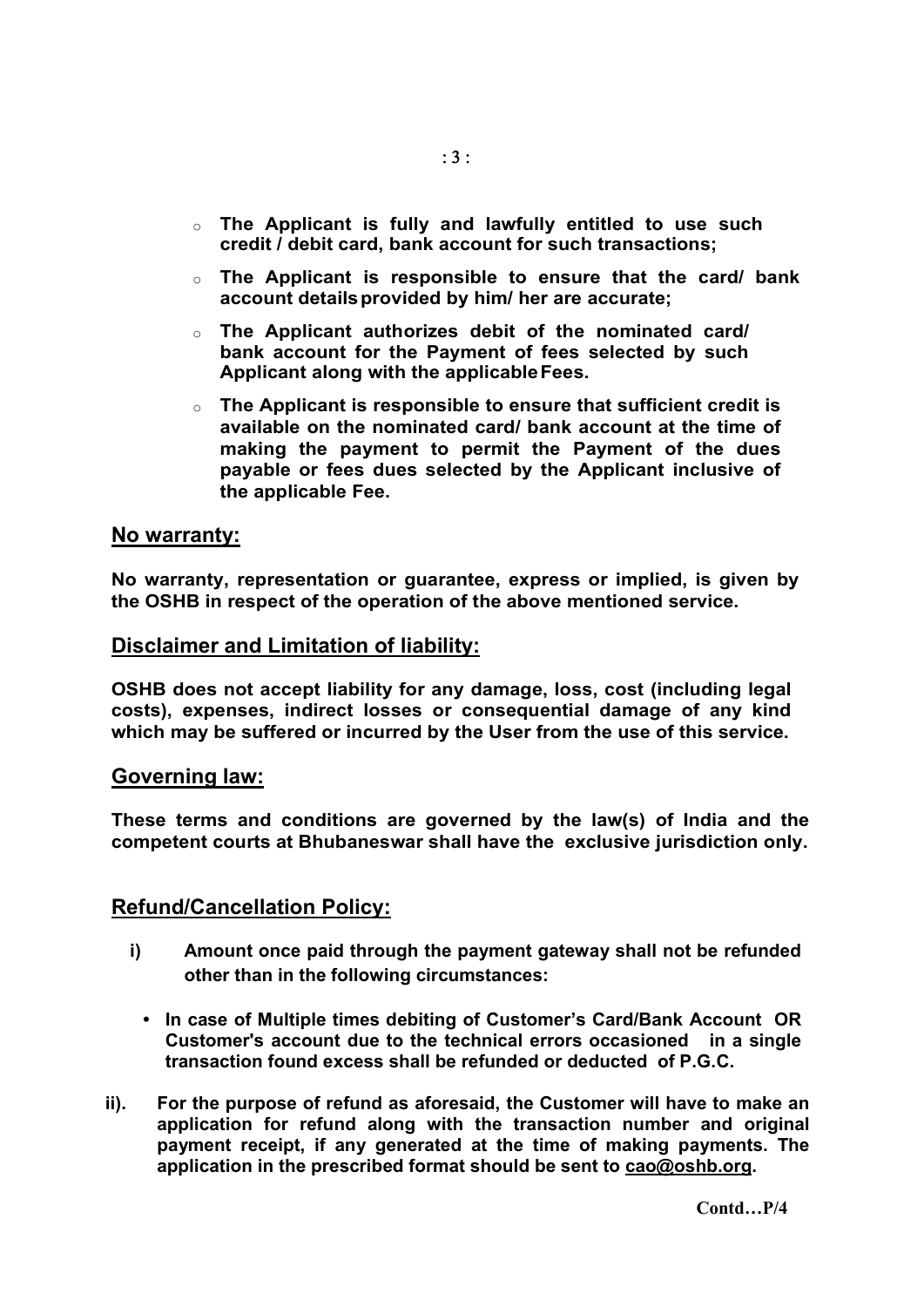- iii). The application will be processed manually and after verification and incase if the claim is found valid, the excess will be refunded through electronic mode in favour of the applicant and with confirmation in the address given in the online registration form.
- iv). Company and/or OSHB assumes no responsibility and shall incur no liability, if it is unable to affect any Payment Instruction(s) on the Payment Date owing to any one and or more of the following circumstances:
	- If the Payment Instruction(s) issued are incomplete, inaccurate, invalid and or delayed.
	- If the Payment Account has insufficient funds/limits to cover the amount as mentioned in the Payment Instruction(s)
	- If the funds available in the Payment Account are under any encumbrance or charge.
	- If your Bank or the OSHB refuses honouring the Payment Instruction(s).
	- Circumstances beyond the control of a Company (including, but not limited to, fire, flood, natural disasters, bank strikes, power failure, systems failure and systems like computer or telephone lines breakdown and/or any reason beyond the control of OSHB/company.
	- In case the payment is not done for any reason and made known to OSHB/company as far as practicable, intimate about such failure in the email address is made available to OSHB/company.

# Privacy Policy:

- General public / allottees / applicants may browse this website for obtaining any data or information. However, in order to access the classified information, one needs to use the credentials provided as a public / allottees / applicants.
- The information provided by the user on this website shall be kept confidential and shall not be shared with anyone. The DATA will neither be made accessible to third parties nor transferred in any form or manner, unless required by law/or directed by competent court /forum.
- OSHB may share your personal information with our bankers incase required for clearing fees payments. This information shall be strictly up to the legal permissible limit and not beyond.

• It is the sole responsibility of allottees / applicants to pick online payment option. OSHB do not recommend/allow/prefer/promote any particular method.

• If the payment is made by use of card and etc. other than the applicant/allottee shall be subject to him/her to their permission and at the cost and risk of allottee/applicant